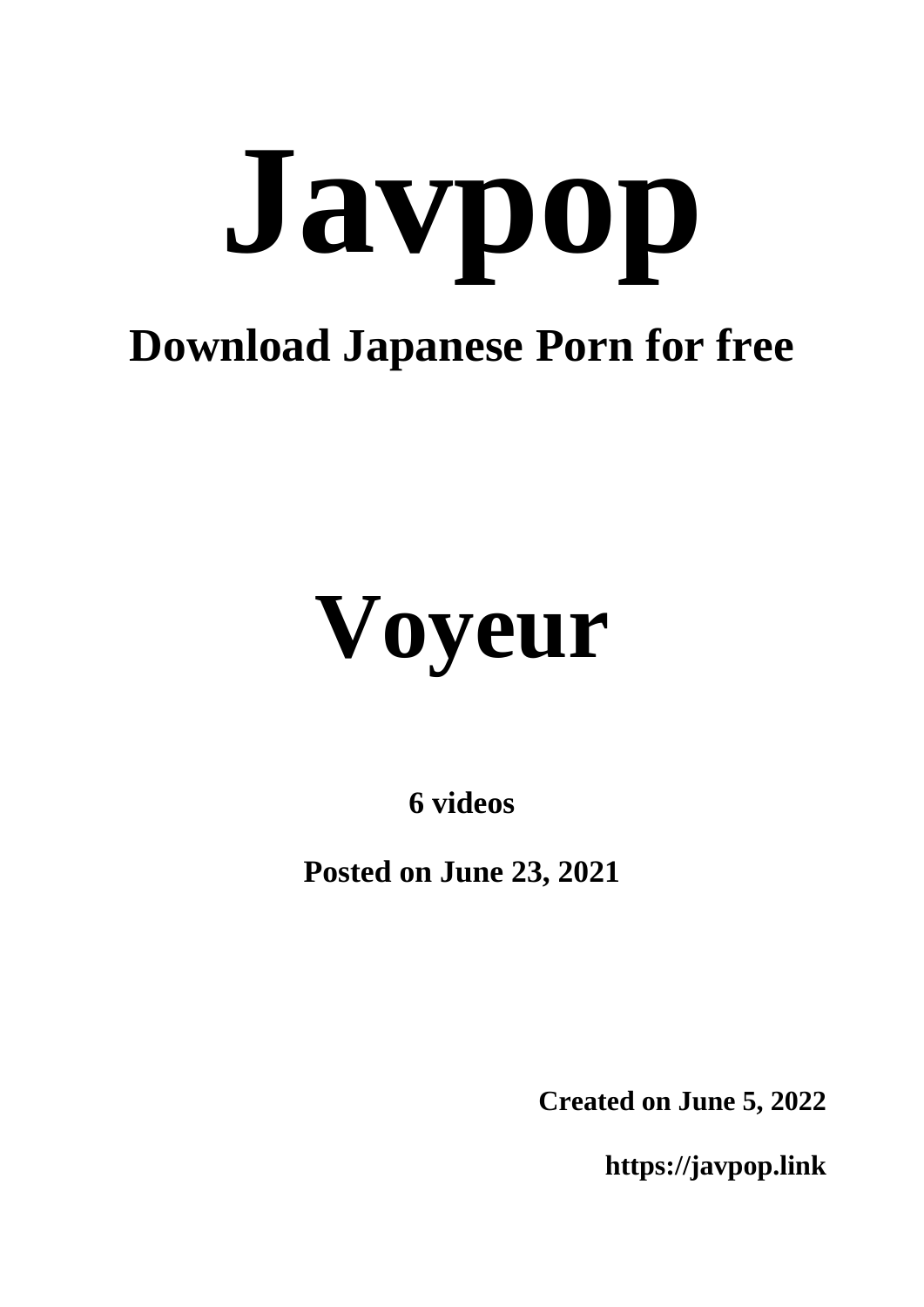J&K;

#### etc



# **Category Posted on**

| <b>Rapidgator</b>                      |
|----------------------------------------|
| mog41.part1.rar (File size: 555M byte) |
| mog41.part2.rar (File size: 555M byte) |
| mog41.part3.rar (File size: 338M byte) |
| mog42.part1.rar (File size: 555M byte) |
| mog42.part2.rar (File size: 372M byte) |
| mog43.part1.rar (File size: 555M byte) |
| mog43.part2.rar (File size: 555M byte) |
| mog43.part3.rar (File size: 310M byte) |
| mog44.part1.rar (File size: 555M byte) |
| mog44.part2.rar (File size: 555M byte) |
| mog44.part3.rar (File size: 555M byte) |
| mog44.part4.rar (File size: 555M byte) |
| mog44.part5.rar (File size: 555M byte) |
| mog44.part6.rar (File size: 555M byte) |
| mog44.part7.rar (File size: 555M byte) |
| mog44.part8.rar (File size: 33M byte)  |
| mog55.part1.rar (File size: 555M byte) |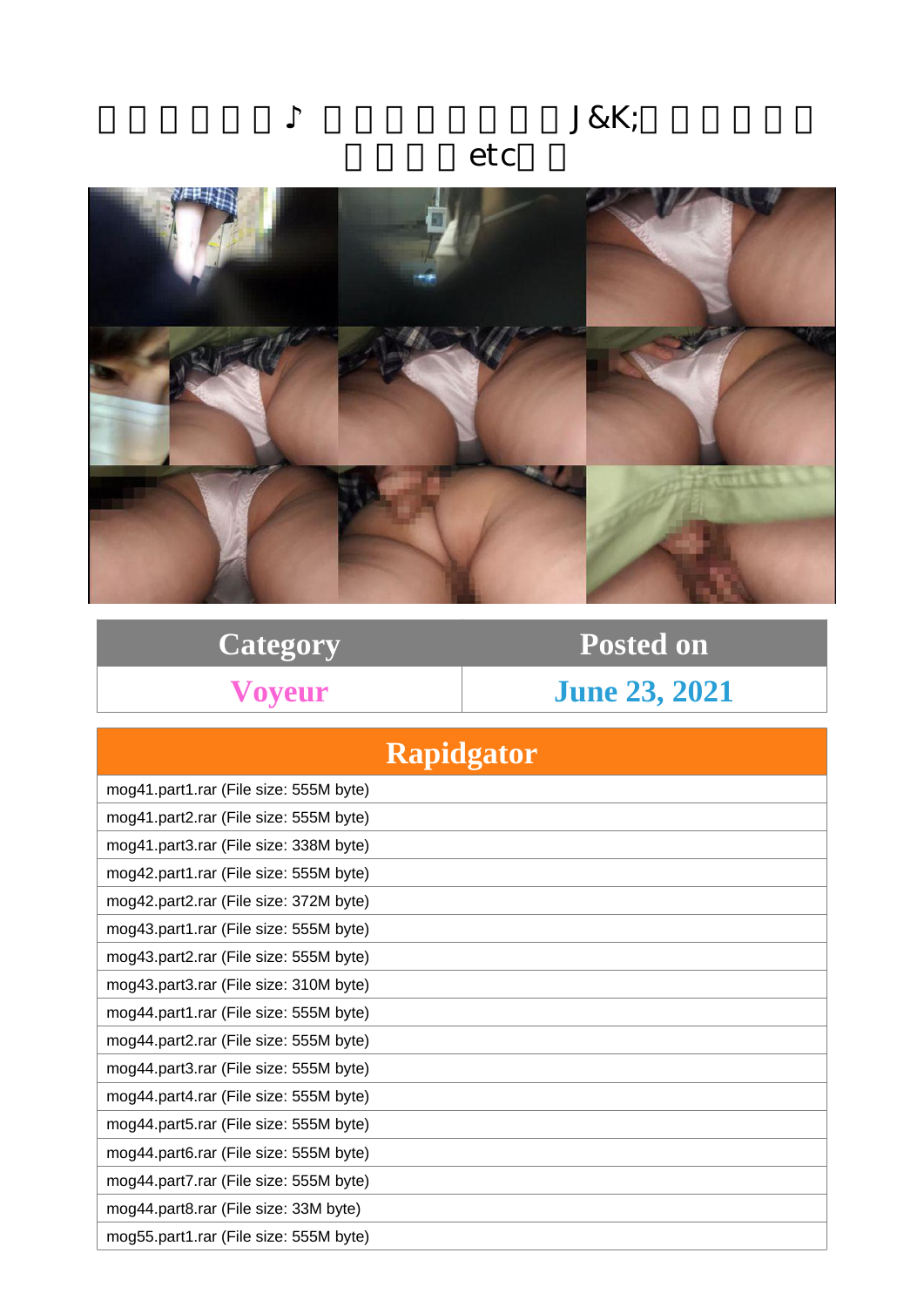[mog55.part2.rar](https://rapidgator.net/file/5a778ff0f6634288d7c99009eb43be50/mog55.part2.rar.html) (File size: 555M byte)

[mog55.part3.rar](https://rapidgator.net/file/8400d9b27794a66bfcd81cbc1e605973/mog55.part3.rar.html) (File size: 286M byte)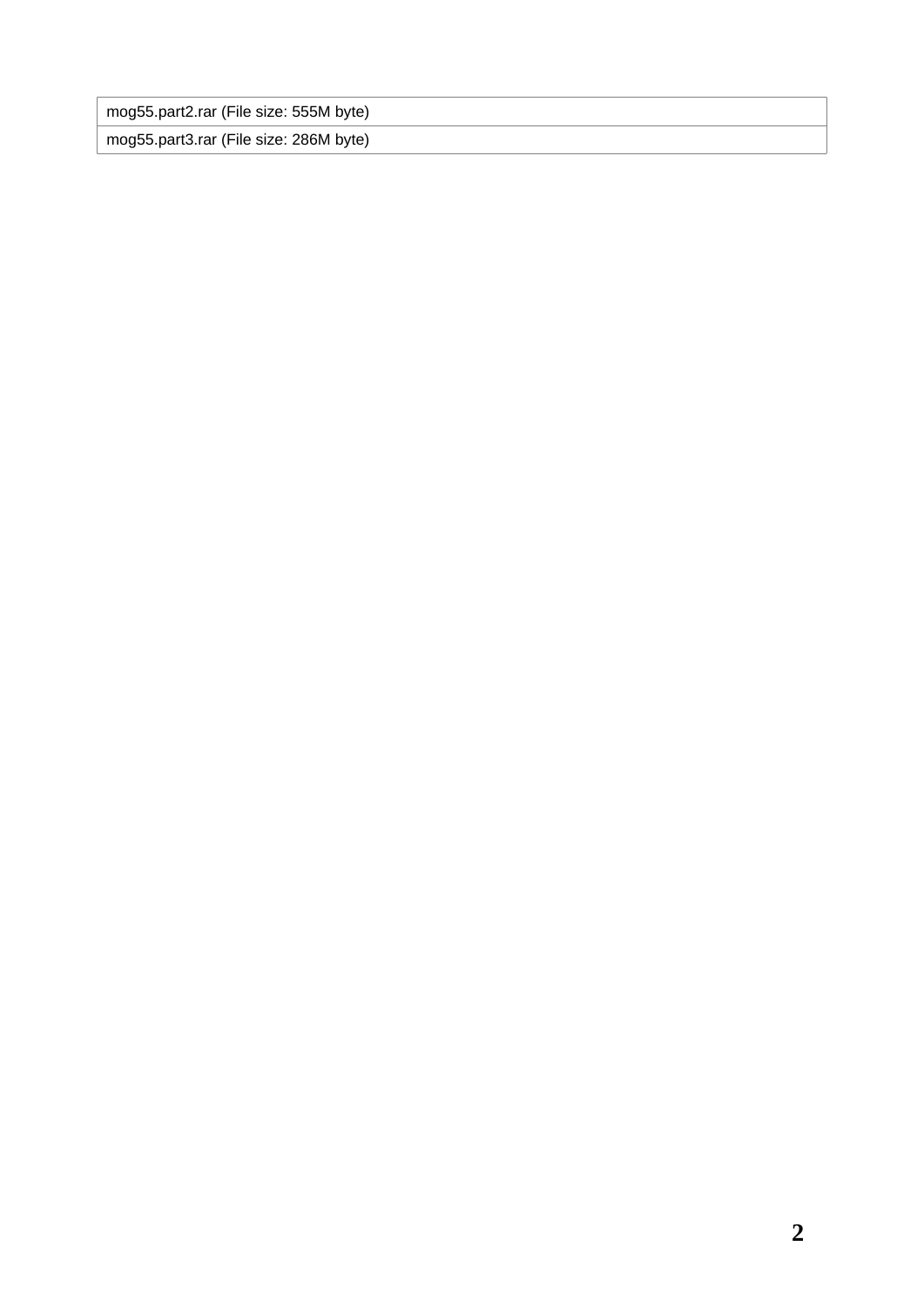#### etc

File Name: me (1).mp4<br>File Size: 914 MB (958,855,729 bytes)<br>Resolution: 2304x1296<br>Duration: 00:06:17

# **MPC-HC**



### **Category Posted on**

| Rapidgator                              |
|-----------------------------------------|
| meg914.part1.rar (File size: 555M byte) |
| meg914.part2.rar (File size: 555M byte) |
| meg914.part3.rar (File size: 555M byte) |
| meg914.part4.rar (File size: 555M byte) |
| meg914.part5.rar (File size: 492M byte) |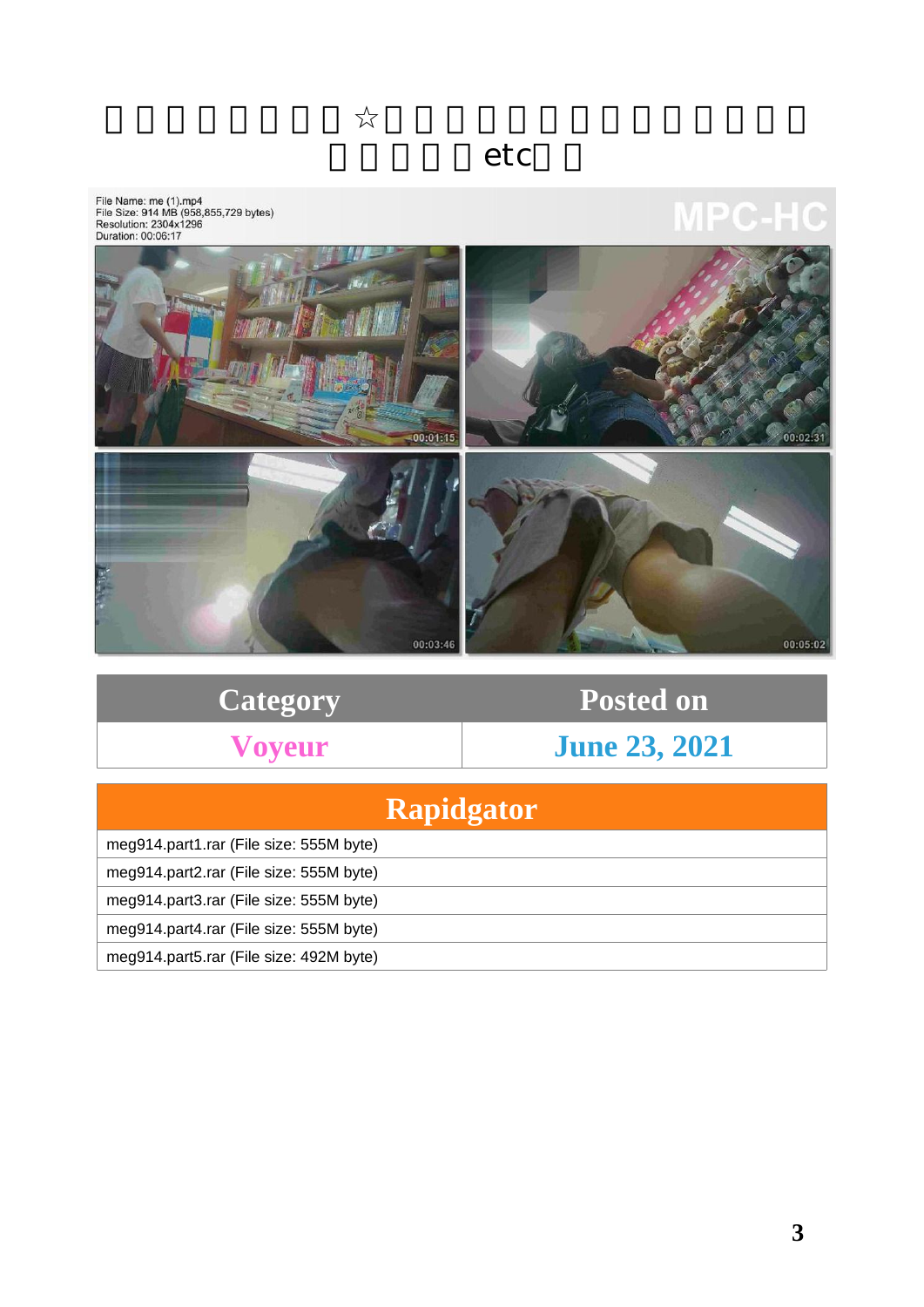#### etc

File Name: me (1).mp4<br>File Size: 914 MB (958,855,729 bytes)<br>Resolution: 2304x1296<br>Duration: 00:06:17

# **MPC-HC**



# **Category Posted on**

| Rapidgator                              |
|-----------------------------------------|
| meg914.part1.rar (File size: 555M byte) |
| meg914.part2.rar (File size: 555M byte) |
| meg914.part3.rar (File size: 555M byte) |
| meg914.part4.rar (File size: 555M byte) |
| meg914.part5.rar (File size: 492M byte) |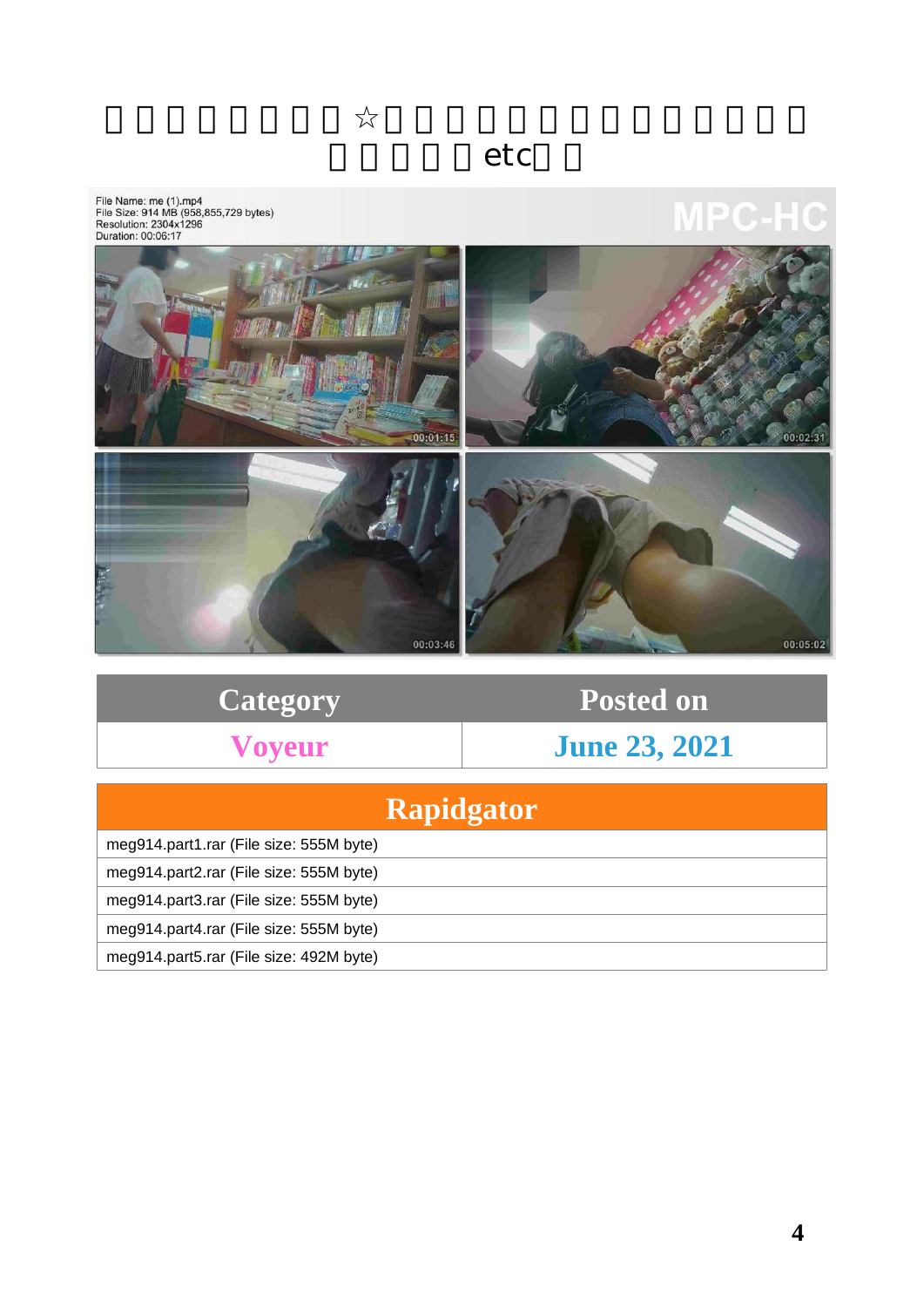J&K;

#### etc



# **Category Posted on**

| <b>Rapidgator</b>                      |
|----------------------------------------|
| mog41.part1.rar (File size: 555M byte) |
| mog41.part2.rar (File size: 555M byte) |
| mog41.part3.rar (File size: 338M byte) |
| mog42.part1.rar (File size: 555M byte) |
| mog42.part2.rar (File size: 372M byte) |
| mog43.part1.rar (File size: 555M byte) |
| mog43.part2.rar (File size: 555M byte) |
| mog43.part3.rar (File size: 310M byte) |
| mog44.part1.rar (File size: 555M byte) |
| mog44.part2.rar (File size: 555M byte) |
| mog44.part3.rar (File size: 555M byte) |
| mog44.part4.rar (File size: 555M byte) |
| mog44.part5.rar (File size: 555M byte) |
| mog44.part6.rar (File size: 555M byte) |
| mog44.part7.rar (File size: 555M byte) |
| mog44.part8.rar (File size: 33M byte)  |
| mog55.part1.rar (File size: 555M byte) |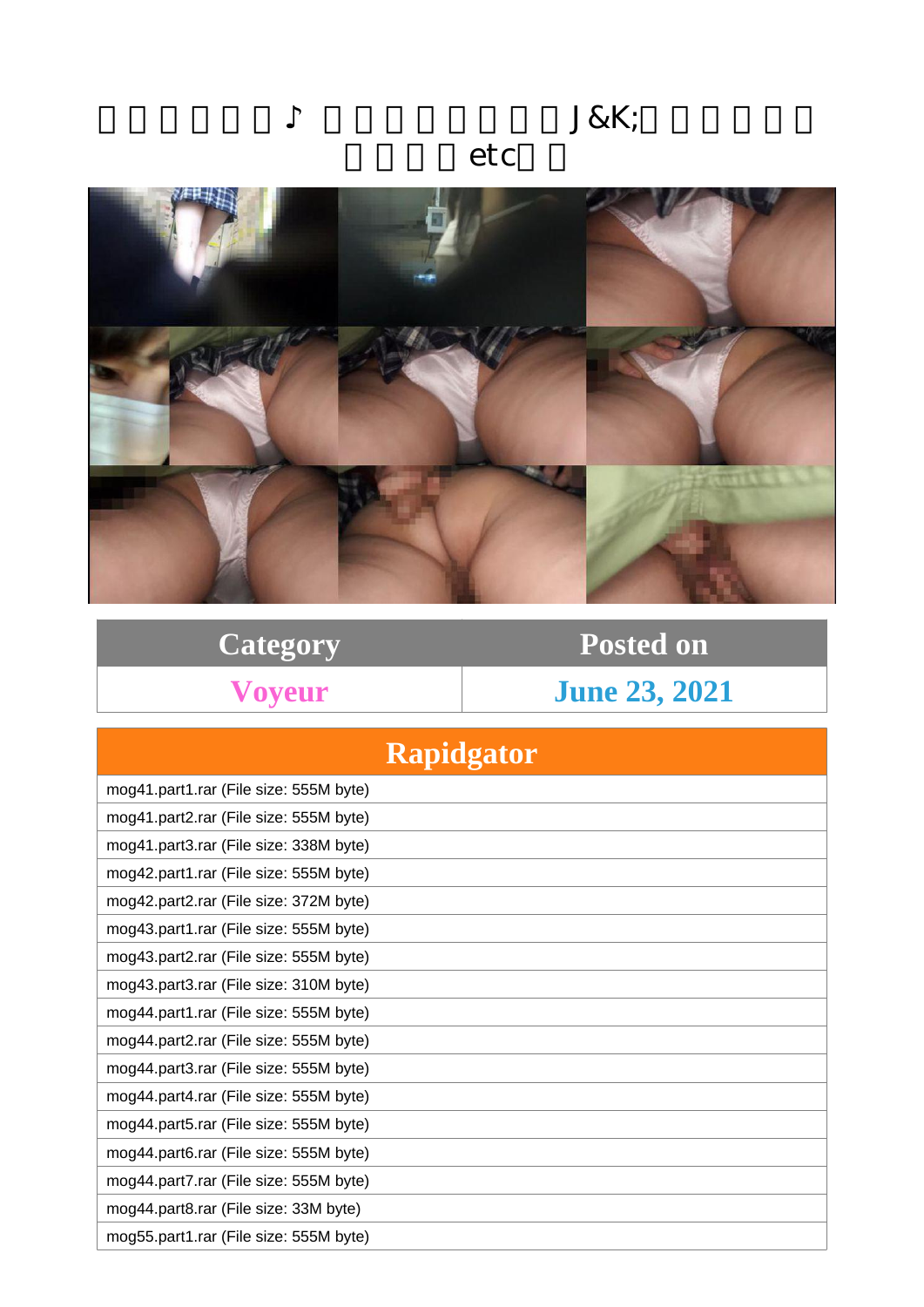[mog55.part2.rar](https://rapidgator.net/file/5a778ff0f6634288d7c99009eb43be50/mog55.part2.rar.html) (File size: 555M byte)

[mog55.part3.rar](https://rapidgator.net/file/8400d9b27794a66bfcd81cbc1e605973/mog55.part3.rar.html) (File size: 286M byte)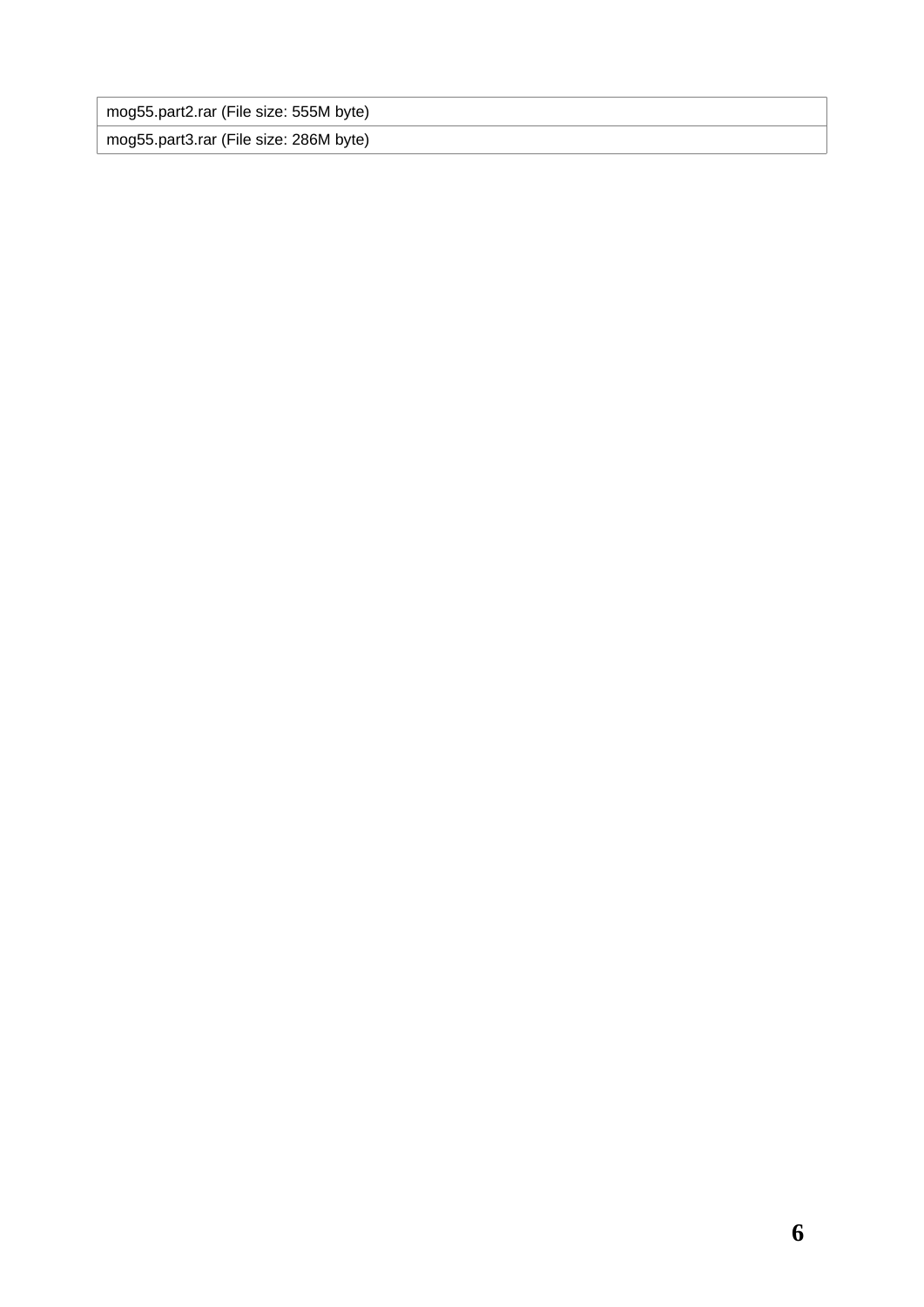#### 15017193

| $\bullet$       |                      |
|-----------------|----------------------|
| <b>Category</b> | <b>Posted on</b>     |
| <b>Voyeur</b>   | <b>June 23, 2021</b> |

**Rapidgator**

[15017193.mp4](https://rapidgator.net/file/d5cd963f76a330a688aab963b1f7e533/15017193.mp4.html) (File size: 254M byte)